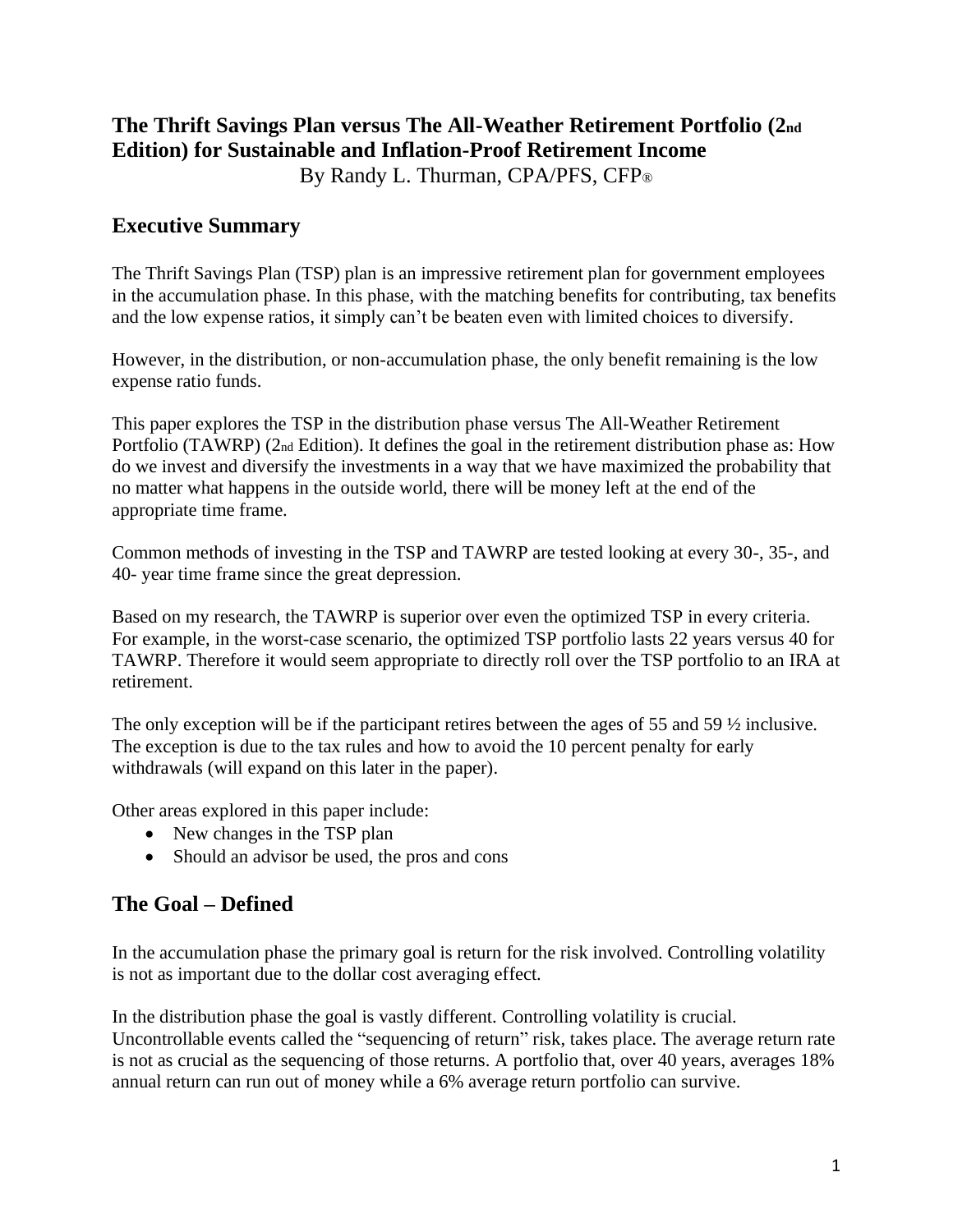So, what's the goal for a retirement distribution portfolio and the best way to evaluate it? First, I would submit the goal is this: How do we invest and diversify the portfolio in such a way, that we have maximized the probabilities that no matter what happens in the outside world you will be OK financially. Does that sound like a worthy goal?

OK, now how do you test for that? There are several ways, but I prefer this way:

- Look at every 30-, 35- and 40-year time frame since 1930.
- Start with a 5.5% initial distribution and increase by the rate of inflation every year.
- See how many times there would be money left at the end of the period.

Now that's not perfect, but that's a pretty long-time frame, and we've seen a lot of financial storms over that period.

I want at least a 95% success rate, sometimes higher but never less. Fair enough?

# **The TSP Plan**

If someone is a federal government employee, they probably rely on the government's Thrift Savings Plan (TSP) as their primary retirement savings tool. The TSP is designed like a 401(K) type retirement plan for these workers. In the accumulation phase it is simply outstanding. Employees<sub>1</sub> can invest pre-tax dollars with a match up to 5% of salary. If an employee defers 5% of their salary, the government will match 5%, making a total contribution of 10%.

The TSP is the best choice for an employee investing 5% or less for retirement, with rare exceptions. Beyond 5%, it can be argued for outside investment choices, if tax advantages exist (e.g. pre-tax IRA).

The fund choices also have an impressive expense ratio. A model fund portfolio has about six basis points (100 basis points make up 1%) expense ratio.

Regarding retirement distributions, there are drawbacks. Before I get into that, it would be good to examine some recent legislation on the TSP.

### **Recent Legislation**

On the plus side, recent legislation has improved the TSP plan distribution options for plan participants. These new distribution options started on September 15th, 2019.

Since the old way no longer applies, I'll focus on the new distribution rules.

### **New Distribution Options**

<sup>1</sup> Federal Employee Retirement System (FERS) and Blended Retirement System (BRS) participants only. Also, this is not technically a dollar-for-dollar match. Different levels have different matching amounts. However, at 5% salary reduction, there is a matching amount of 5%.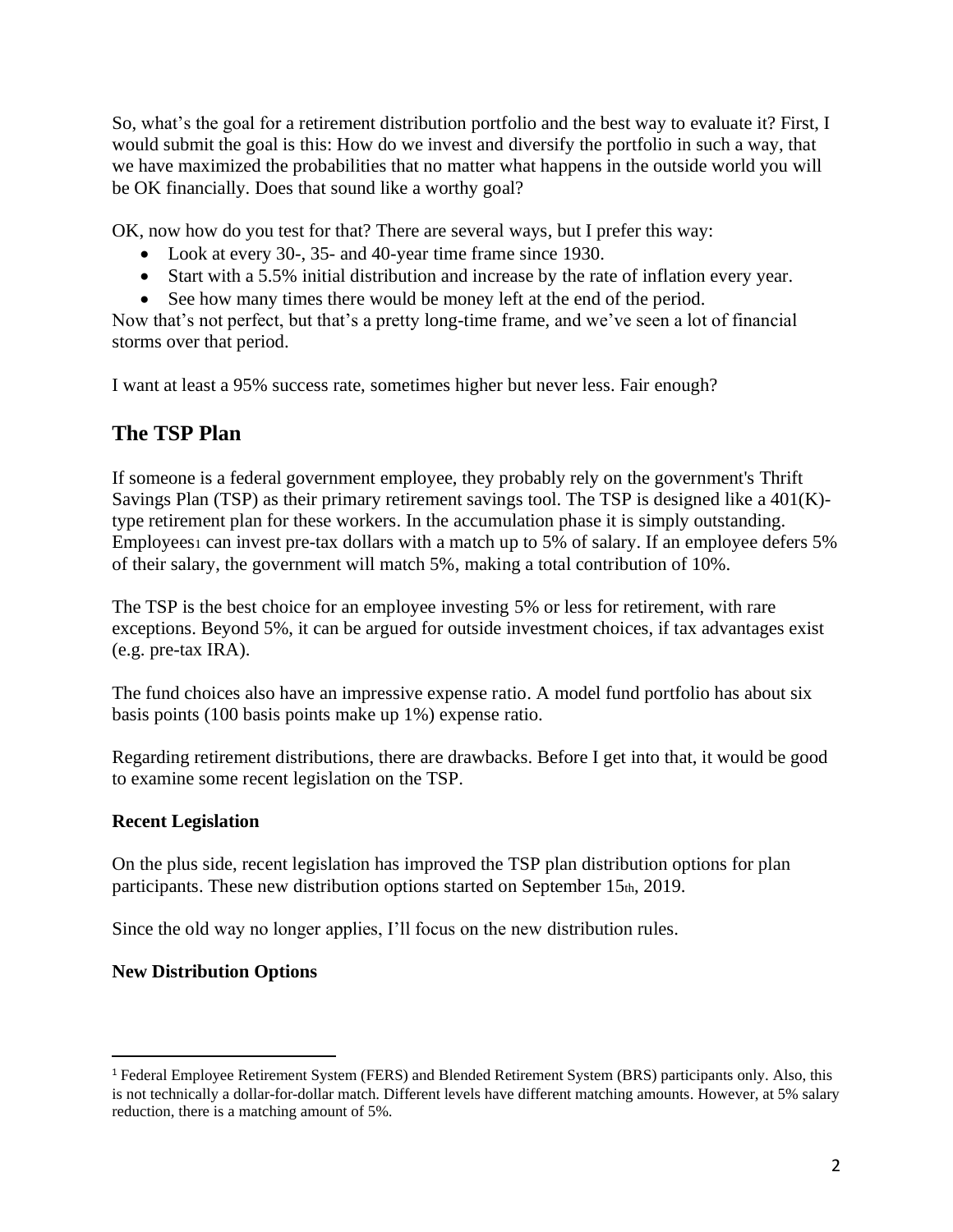The TSP Modernization Act of 2019 provides TSP participants with additional options of how and when to withdraw money.

One of the main changes is the frequency of distributions. The change allows participants to choose quarterly or annual instead of monthly payouts from their account. They can also change the amount or schedule payouts that meet their needs. The requirements that participants take out the remaining balance after stopping payouts ended September 2019.

Now participants who are at least 59 ½ years old are allowed to make up to four age-based "on demand" withdrawals each year. This may present opportunities for retirees to rollover portions of their TSP to an IRA to help with wealth transfer strategies, such as Roth conversions or skipping generations with IRA beneficiaries.

The new legislation made several other beneficial changes to the TSP that are helpful from a distribution standpoint:

- There is no limit to the number of partial withdrawals participants can make after they leave their government jobs. The only exception is that no more than one withdrawal can be made every 30 days.
- Participants are allowed to make partial withdrawals while they receive post-separation installment payments.
- If participants make an age-based in-service withdrawal (age  $59\frac{1}{2}$  or older), they are not prevented from making post-separation partial withdrawals.
- Participants are no longer required to make a full withdrawal election after age 72. IRS mandated required minimum distributions (RMDs) still apply.
- Participants who have Roth and traditional accounts can choose from which one they want to take the withdrawal or the withdrawal ratio. Previously, withdrawals had to be made from these balances on a pro-rata basis.

### **Some Drawbacks Remain**

While the new legislation made some positive changes to the TSP distribution options, it didn't address some of the other TSP problems.

One of the biggest is the investment choices available to participants are limited to just five broad index funds and five lifestyle funds which are age-based asset allocation portfolios. This is an improvement over what it was previously but is severely lacking asset classes that would be beneficial. These include large cap value, large cap growth, small cap value, emerging markets, international bonds, high-yield bonds, etc. The addition of these asset classes would make it possible to build a portfolio with a higher expected return and lower expected risk through proper asset allocation.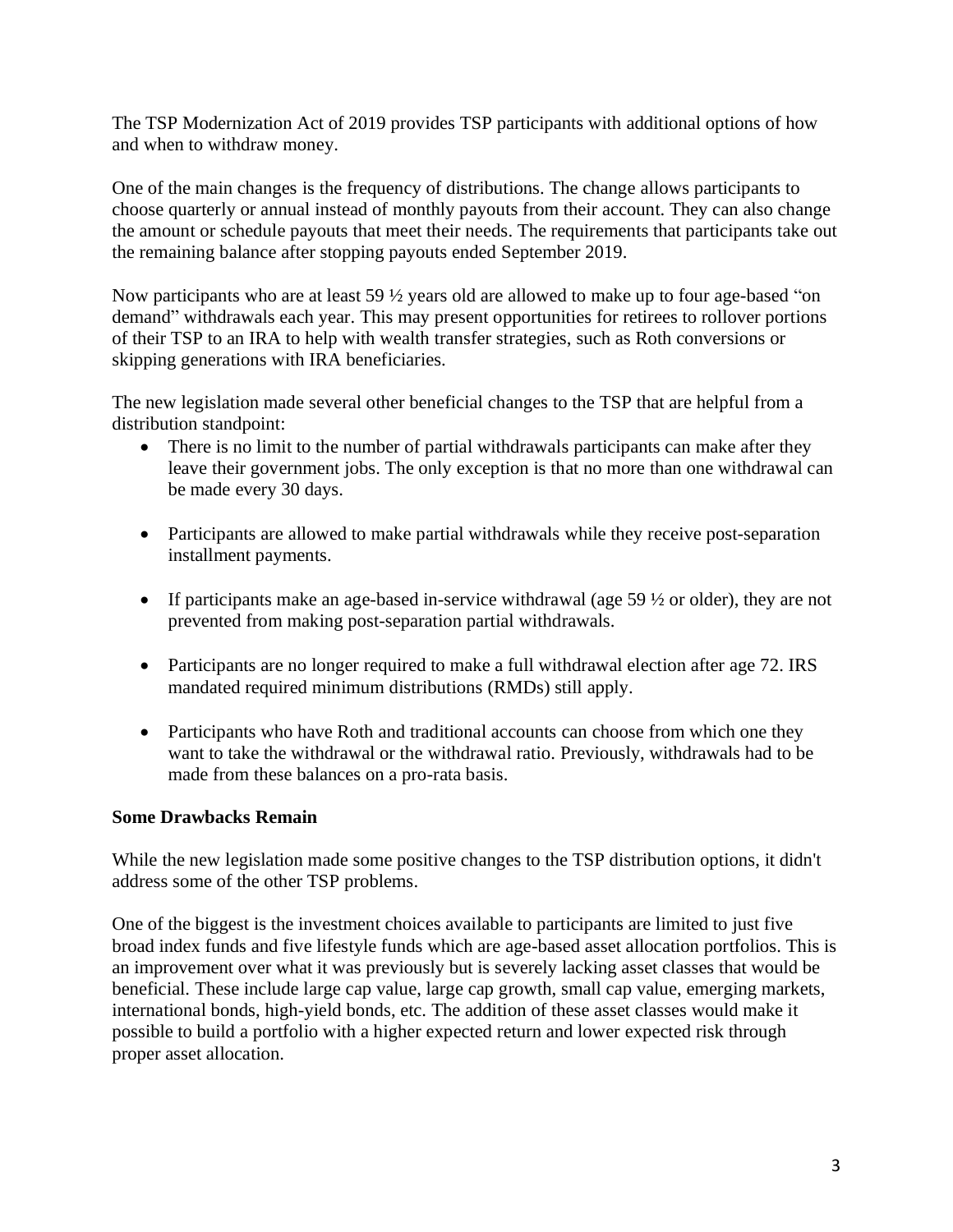Some try to accomplish this better diversification through the life cycle funds. By using these funds, the participant loses control and flexibility. Life cycle funds change allocations, based on age, without regard for other factors. Plus, they are generally designed to be far too conservative based on weathering inevitable financial storms. Some try to offset this by going "farther out" on the life cycle. They simply don't work well in the accumulation phase or the distribution phase, but they do bring a, "invest it and forget about it" peace of mind.

There is still not an option for account beneficiaries to roll over shares into an inherited IRA. Non-spouse, second beneficiaries must receive the entire TSP balance all at once, and this money is taxed during the year it's distributed. This can push beneficiaries into a higher tax bracket, resulting in a major tax hit for the year. With an inherited IRA, beneficiaries can stretch out the taxes over ten years following the account owner's death and use tax planning on when to take distributions.

When making distributions, participants still can't choose which investments to distribute. This may be important in volatile years. For example, in 2018 the C fund took a significant hit, so it would probably be better not to sell those cheap shares and take distributions from the fixed account, which would also help rebalance the portfolio.

Speaking of rebalancing, there is still no automatic rebalancing for the TSP. This is a big deal and very disappointing.

Finally, TSP participants still can't take advantage of many beneficial wealth management strategies that can lower taxes. These include Roth IRA conversions, qualified charitable distributions, and penalty-free 72(t) distributions before age 55.

# **The All-Weather Retirement Portfolio (TAWRP)**

TAWRP is a portfolio specifically designed for retirement distributions. It's been designed, and tested, to weather any storm the financial markets have thrown at us since 1930 with a success ratio of 95% or higher.<sup>2</sup> This test starts with an initial distribution rate of 5.5% and increases with inflation every year.

#### **Advantages**

TAWRP has been specifically designed for what's important — delivering inflation-proof income through financial storms to maximize the probabilities that the investor will have income for their lifetime, regardless of what happens in the outside world.

TAWRP has additional asset classes that improve the expected return and decrease the expected risk through better diversification. More importantly, it is designed to deliver an inflation-proof income, year after year regardless of the markets. This does not mean there will not be negative

<sup>2</sup> A 95% success ratio means that in any 30-, 35- or 40- year time frame since 1930, 95% of the time there was money left at the end of the time frame. And I'm always required to say, past performance is no guarantee of future results.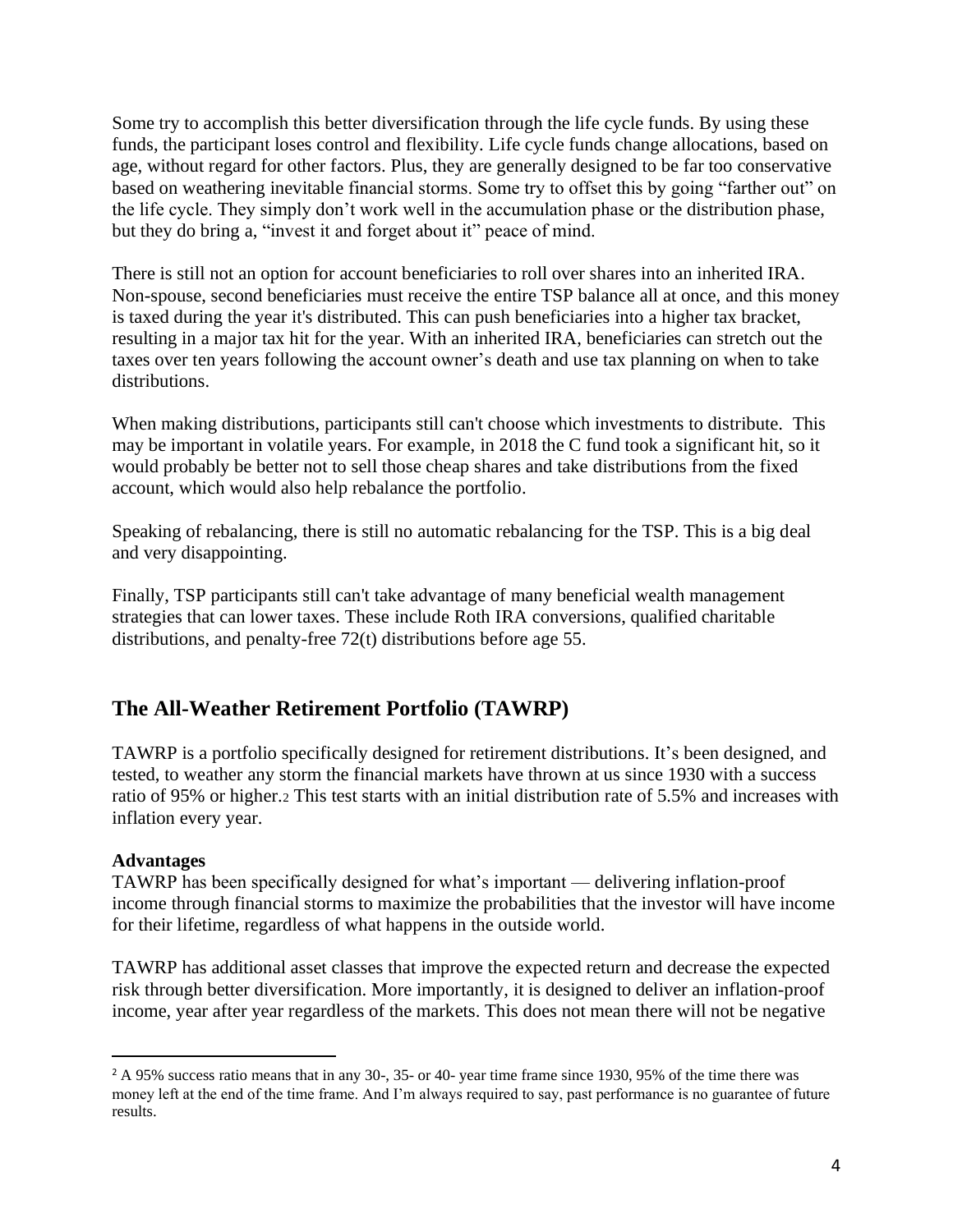years. A person should expect two, maybe three, negative years out of ten. However, those negative years are fewer and less severe than the optimized model of the TSP.

TAWRP also has flexibility. If a fund is not performing properly, or worse, has style drift, then it can be replaced.

TAWRP can be set up to automatically rebalance based on a calendar method, percentage difference or both.

As a general rule, TAWRP can benefit from fund selection. Although the benefit is small compared to asset allocation and rebalancing, there is a benefit using the Fi360 method of fund selection3. I will examine the actual fund results later in this paper.

### **Disadvantages**

The TAWRP, although low maintenance, is not a "set it and forget it" portfolio. It needs rebalancing and the funds need to be evaluated from time to time.

The expense ratios are going to be higher. Although this does not necessarily translate to a lower return, it is an additional hurdle the fund manager must overcome to justify his existence. Even the index funds, if used, will probably have a higher expense ratio.

# **The Test**

I will look at the TSP versus TAWRP for every 30-, 35- and 40-year time frame since 1930. Since neither of these were around in 1930, proxy data from Morningstar® and Global Financial Data, Inc. will be used.

The initial distribution rate will be 5.5% of the portfolio and increased by the annual inflation rate every year.

I will look at the amount that can be withdrawn from each portfolio with a 95% success rate and how long an initial 5.5% distribution would last in the worst-case scenario4.

# **Assumptions**

There are many assumptions in this white paper regarding comparing the TSP plan to TAWRP. When evaluating the TSP portfolio, it is assumed:

<sup>3</sup> [https://www.fi360.com/uploads/CFPI-Final\\_Report2017.pdf](https://www.fi360.com/uploads/CFPI-Final_Report2017.pdf)

<sup>4</sup> To have a 95% success rate, instead of 100%, the outlier years of 1937, 1969 and 1973 were excluded. A complete examination, including those years, can be found in *The All-Weather Retirement Portfolio*, 2<sub>nd</sub> Edition and the 7year rule to be prepared for even those years.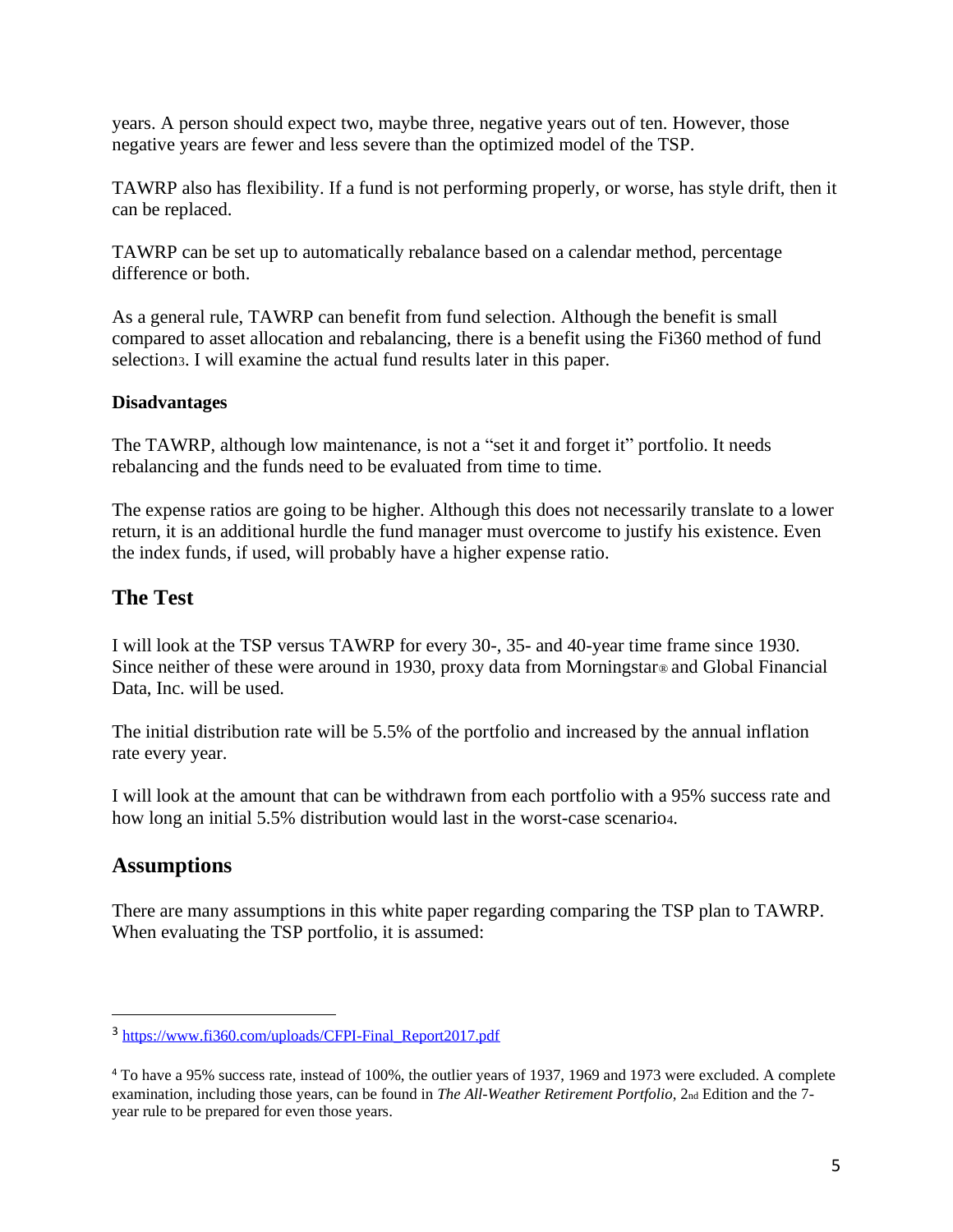- 1. The investor has the most efficient equity to bond mix. This is rare. The proper mix, for most retirees, per research, is a 70% equity, 30% bond mix. Most, from almost 35 years of observation, will either be all in the F fund, all in the G fund, or a 60/40 blend.
- 2. The investor chooses the proper fixed account. This would be the F fund. The G fund is nothing more than a glorified money market, yielding negative returns historically after inflation.
- 3. The investor has the most efficient blend in the equity portion, between the US and International. 30% of the equity portion of the portfolio should be international. It is rare indeed to see this blend.
- 4. The investor rebalances on an annual basis. There is not automatic rebalancing feature in the TSP, and this is big. It is assumed the retiree does this on his own on an annual basis.
- 5. The investor has the proper mix between large companies and small companies. This ratio also depends on whether or not you have access to small cap value funds which, in the TSP, you do not. For the limited TSP choices, approximately 20% of the equity position (14% of the total portfolio) should be in the S fund.
- 6. The retiree has the discipline not to make the big mistake of sitting on the sidelines "when things look bad" and sticks to the plan. This is the biggest mistake I see yet, is the least understood and appreciated.

To have all six is like finding a black swan. They exist, but you're probably not going to see one.

Assumptions of the TAWRP are:

- 1. I was conservative in the analysis and assumed there was no benefit to fund selection. Research indicates, as previously stated, there is a small benefit to the Fi360 method of fund selection.
- 2. The retiree has the discipline not to make the big mistake of sitting on the sidelines "when things look bad" and sticks to the plan. This behavioral aspect is the biggest mistake I see, yet, is the least understood and appreciated.
- 3. The investor rebalances on an annual basis. I prefer quarterly rebalancing, but the data is in annual format.

# **TSP in retirement**

When looking at the TSP there are four primary ways people set up the TSP plan in retirement.

- 1. The G fund
- 2. The F fund
- 3. A basic blend of 60% C and 40% F (F is far superior here than the G fund, and most participants are heavier in the G fund, but it is assumed the participants use F here).
- 4. An optimized blend using the TAWRP portfolio as a guide. This blend would be 30% F fund, 35% C fund, 21% I fund, 14% S fund.

I will test all portfolios looking at every 30-, 35- and 40-year time frame since 1930. Starting with \$100,000 and a 5.5% distribution rate and raising by the inflation rate every year. I will look at the success rates, what it would take to be 95% successful, and how long the portfolio will last in the worst-case scenario.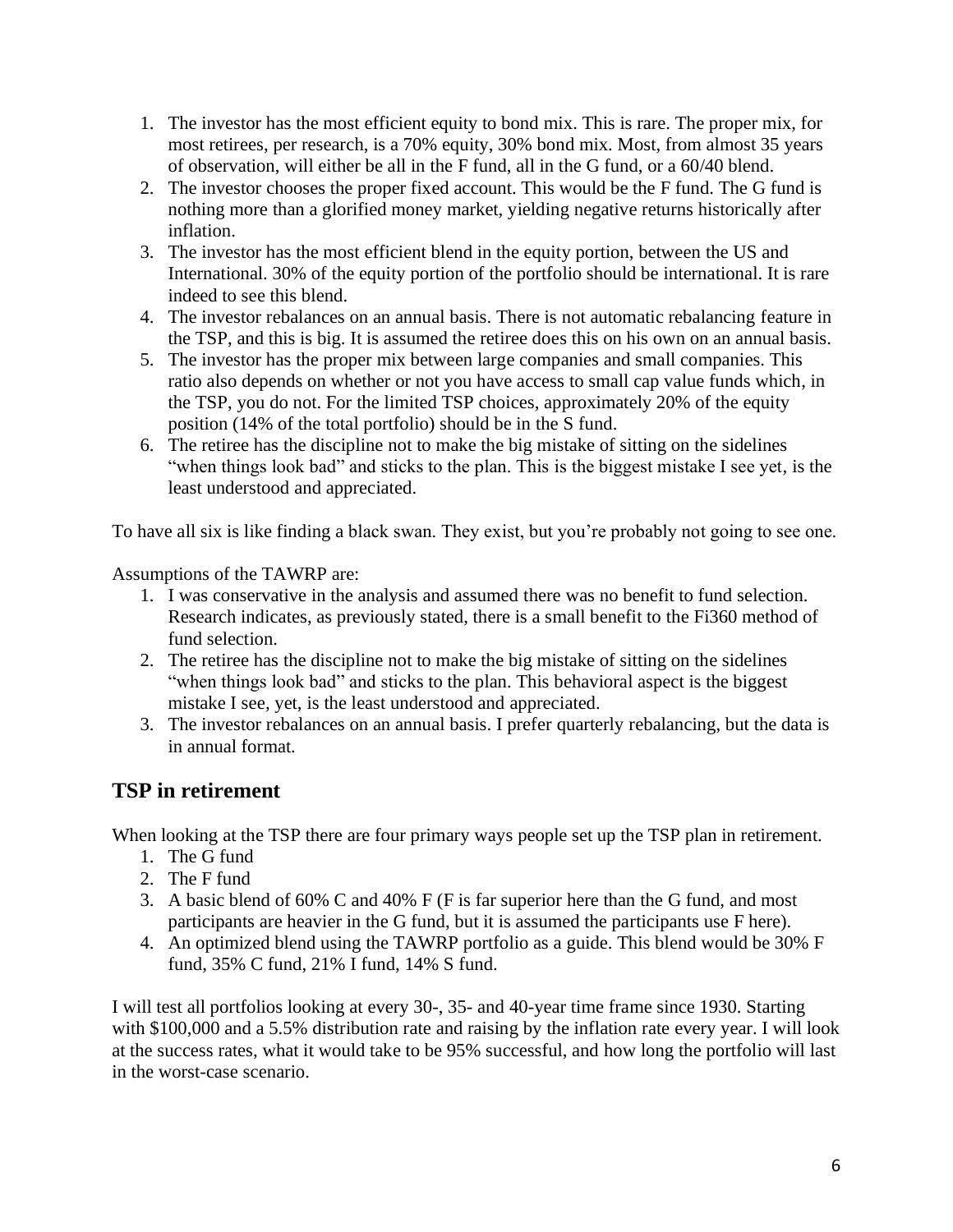### 1. **The G Fund**

This is nothing more than a government money market account, much like T-bills.

The quickest going broke scenario: 13 years.<sup>5</sup>

|                                         | 30 Years    | 35 Years    | 40 Years    |
|-----------------------------------------|-------------|-------------|-------------|
| Success Rate <sub>6</sub>               | $0\%$       | 0%          | 0%          |
| 95% Success Initial Distribution Rate   | \$2230      | \$1900      | \$1660      |
| 100% Success Initial Distribution Rates | \$2180      | \$1890      | \$1640      |
| <b>Average Ending Values</b>            | $$-215,900$ | $$-406,700$ | $$-636,410$ |

#### 2. **The F Fund**

The F fund is a nice improvement over the G fund, but nowhere near where we want to be. Here are the numbers:

The quickest going broke scenario: 14 years.

|                                        | 30 Years    | 35 Years    | 40 Years    |
|----------------------------------------|-------------|-------------|-------------|
| <b>Success Rate</b>                    | 19.7%       | 9.8%        | 2.0%        |
| 95% Success Initial Distribution Rate  | \$2590      | \$2160      | \$1820      |
| 100% Success Initial Distribution Rate | \$2420      | \$2010      | \$1660      |
| Average Ending Value                   | $$-188,400$ | $$-484,800$ | $$-976,770$ |

#### 3. **The 60% C fund, 40% F fund.** Sometimes called the Trinity blend.

This is a vast improvement over the first two, yet few will do so because of the perceived "risk."

The quickest going broke scenario: 16 years.

|                                        | 30 Years | 35 Years | 40 Years |
|----------------------------------------|----------|----------|----------|
| <b>Success Rate</b>                    | 65.6%    | 55.4%    | 45.1%    |
| 95% Success Initial Distribution Rate  | \$4220   | \$4070   | \$3930   |
| 100% Success Initial Distribution Rate | \$4080   | \$3910   | \$3790   |

<sup>5</sup> Quickest going broke period is looking at all rolling time frames, excluding the worst three, and seeing how long money would last in the fourth worst time frame.

<sup>6</sup> Success rate is the percentage of times the portfolio had money left.

<sup>7</sup> The 95% success initial distribution rate is the maximum distribution that the portfolio can deliver annually and have money left 95% of the time.

<sup>8</sup> The 100% success initial distribution rate is the maximum distribution that the portfolio can deliver and have money left 100% of the time. The 100% success rate means it never failed. This is not a guarantee it can do so in the future.

<sup>9</sup> Average ending value includes the cost of borrowing, at interest-free rates to maintain distributions and the opportunity cost of not being in the portfolio.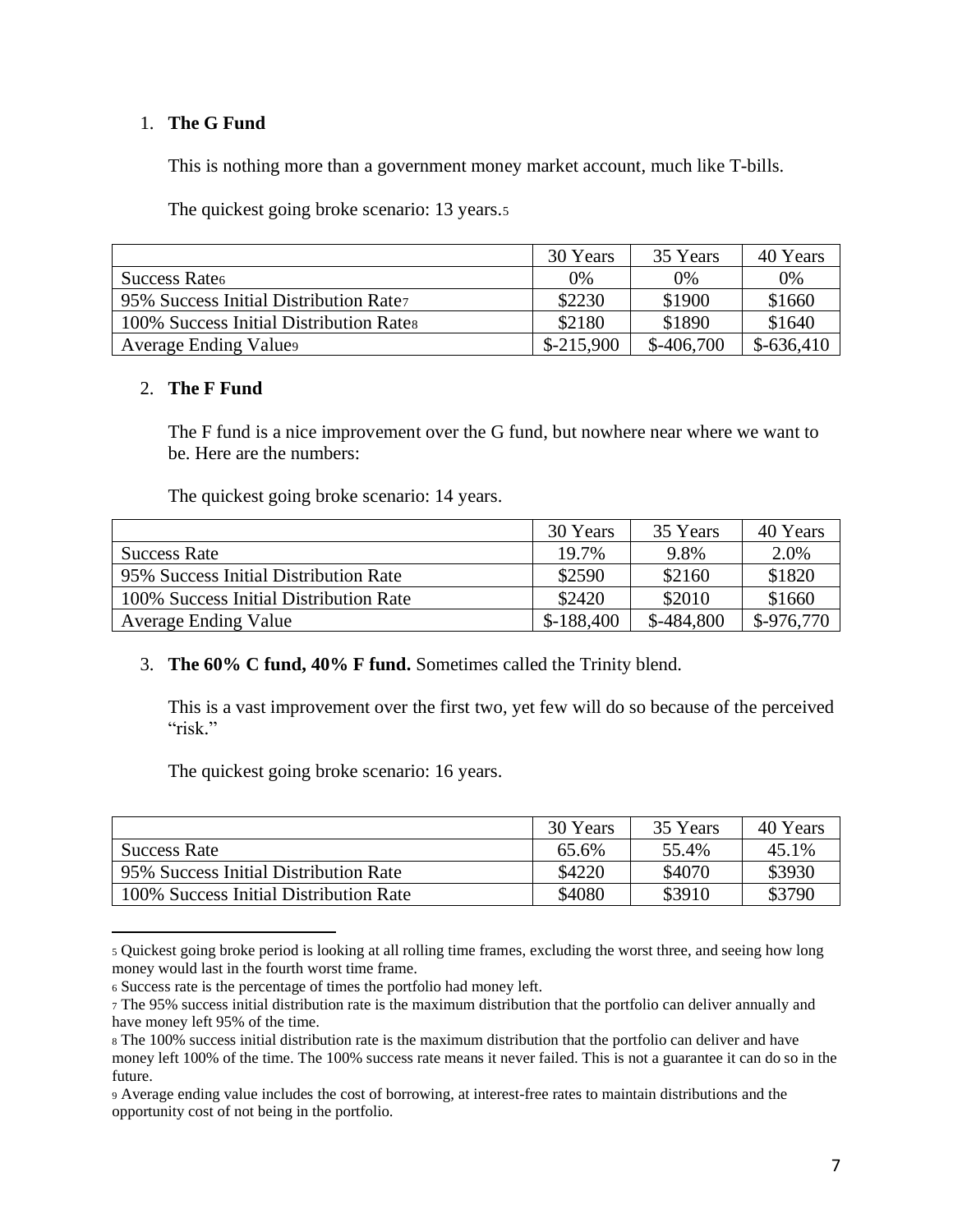### 4. **Optimum Blend Given TSP Choices. 30% F Fund, 35% C Fund, 21% I fund, 14% S fund.**

This is the optimum blend for the TSP, given the choices available. I would say less than 1% of the retirees, who stick with the TSP have this blend. It's so low for two reasons, 1. Very few know how to optimize and 2. Those who do, tend to directly rollover the TSP to an IRA and use funds outside of the TSP.

The quickest going broke scenario: 22 years.

|                                        | 30 Years  | 35 Years  | 40 Years  |
|----------------------------------------|-----------|-----------|-----------|
| <b>Success Rate</b>                    | 88.5%     | 78.6%     | 70.6%     |
| 95% Success Initial Distribution Rate  | \$5080    | \$4900    | \$4750    |
| 100% Success Initial Distribution Rate | \$4610    | \$4450    | \$4330    |
| <b>Average Ending Value</b>            | \$419,630 | \$557,620 | \$664,180 |

#### **TAWRP in the Retirement Distribution Phase**

This is the portfolio as described in the second edition of *The All-Weather Retirement Portfolio* after the  $11<sub>th</sub>$  step (the twelfth step is optional). It is as follows:

12% Large Cap Value Fund 23% Large Cap Growth Fund 14% Small Cap Value Fund 15% International Developed Country Equity Fund 6% Emerging Market Fund 30% Intermediate-Term Corporate Bond Fund

This portfolio simply cannot be duplicated using the TSP.

Here are the numbers:

The quickest going broke scenario is 40 years.

|                                        | 30 Years  | 35 Years      | 40 Years       |
|----------------------------------------|-----------|---------------|----------------|
| <b>Success Rate</b>                    | 96.7%     | 96.4%%        | 96.1%          |
| 95% Success Initial Distribution Rate  | \$5970    | \$5800        | \$5560         |
| 100% Success Initial Distribution Rate | \$5080    | \$4900        | \$4770         |
| <b>Average Ending Value</b>            | \$830,600 | \$1.3 million | \$1.85 million |

That a vast improvement over all four of the evaluated TSP plan options.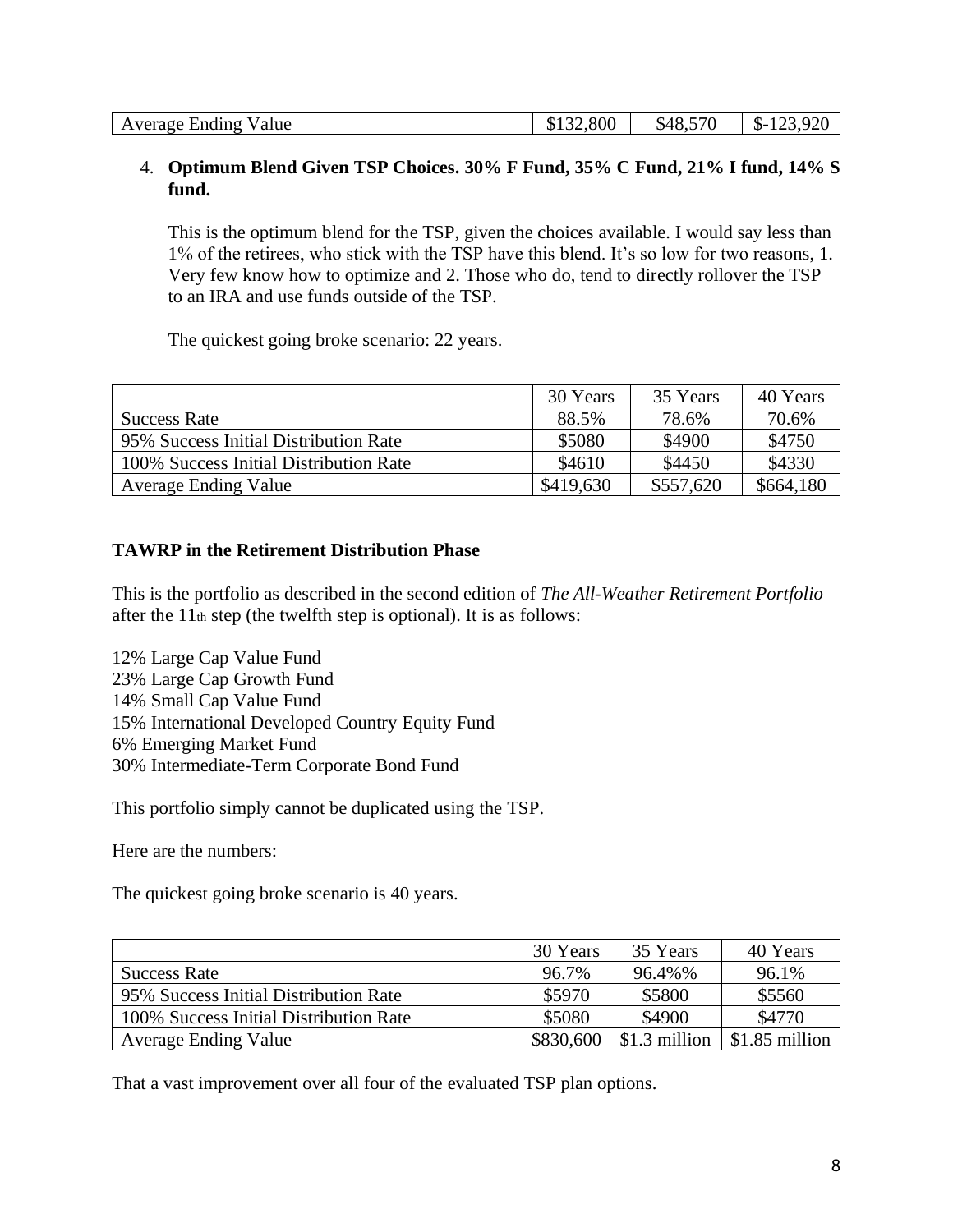### **Does hiring a financial advisor make sense in the distribution phase?**

It's worth evaluating if a financial advisor is worth the cost in the distribution phase. I'll tell you right up front that being one, I'm biased. But my engineering training is going to take this in a very organized manner for your consideration.

There is a cost associated with a financial advisor. In my book, *The Worry-Free Retirement Guide to Finding a Trustworthy Financial Advisor,* I lay out, step by step a method for finding a top 2% advisor. I recommend one that has a vested self-interest in you doing well and where you're the boss, not an investment product company. My preference, if I were a retiree, would be to compensate someone so that the better they do and the longer they keep me happy, the more they get paid.

That's why I prefer the percent of assets under management compensation method.

Here's the tough part. Let's say you're being charged 1% to manage your money. That's the cost. What's the benefit? Also, exactly how much of that cost do you allocate to investment advice? A top 2% financial planner will help you in many areas, including, but not limited to, estate planning, tax strategies, insurance issues, social security and investment advice.

How much do you allocate to investment advice? If your advisor helps you save several thousand dollars a year in taxes on how you take the distribution, shouldn't that count towards reducing the cost or increasing the benefit?

For now, let's assume, wrong as it may be, all of the cost is allocated to investment advice. There are five main benefits, some hard to quantify but I will use research from various places to tackle the question.

Here are the five areas:

- 1. Asset Allocation
- 2. Fund Selection
- 3. Rebalancing
- 4. Behavioral Coaching
- 5. Other Areas

Let's look at each.

#### **Asset Allocation**

This is a big one. Many studies show that 90-95% of the variability of return on portfolios can be attributed to asset allocation.<sup>10</sup>

<sup>10</sup> <https://www.tandfonline.com/doi/abs/10.2469/faj.v51.n1.1869>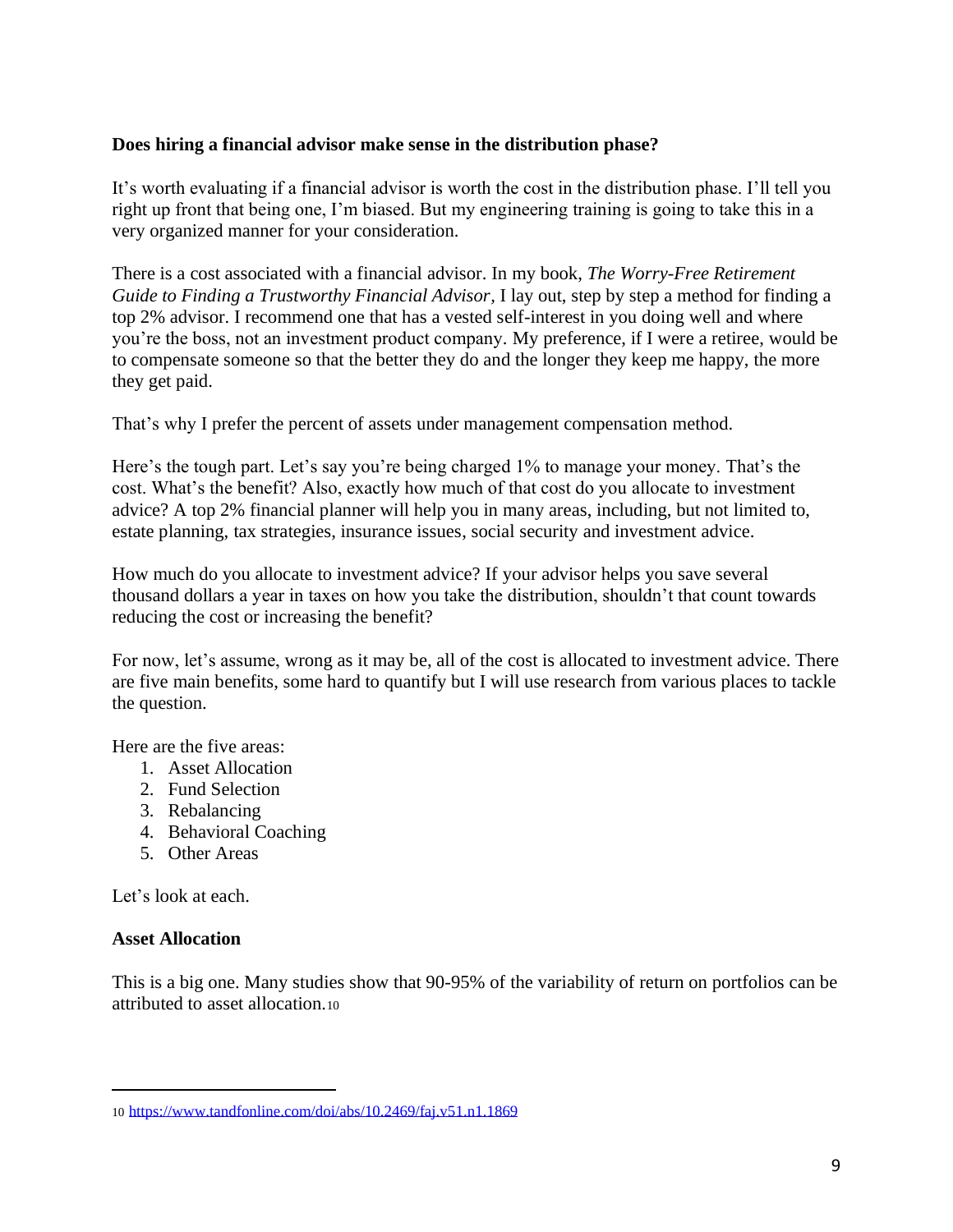Assuming you're comparing the TSP to TAWRP, the anticipated increase in expected return is 1.50% for the same level of risk.<sup>11</sup> And this is versus the optimized model of the TSP that less than 1% of plan participants will have.

### **Fund Selection**

Fund selection is less of a benefit, yet still important. Many simply use index funds and they are outstanding. However, using a fund selection tool, such as the fi360 Fiduciary score®, adds value.

The Center for Financial Planning and Investment evaluated the use of fi360 Fiduciary score®. According to the third-party evaluation, this method increased the annualized returns by 39 basis points a year versus the average mutual fund of the same type. That's not anything you want to do cartwheels down the hall for, but an unexpected improvement over just picking index funds and going down the road.

The problem though with this analysis is that the TSP funds are superior to the average fund. The TSP funds are known and can be evaluated. Although while the lack of flexibility may be troubling, historically these funds have done well.

The best I can do here, and be fair, is to look at actual returns for exactly the same type of fund and compare against funds that have been used and selected by fi360. I'll evaluate an optimum blend and a side by side similar portfolio and compare actual returns.

Doing this, for a 10-year time frame ending February 9th, 2020, the TSP optimized portfolio outperformed a similar portfolio (not TAWRP) by eight basis points per year. Supporting the belief that the TSP funds are excellent.

### **Rebalancing**

Rebalancing is like flossing. People know they need to do it, but few do. Unfortunately, you can't automate rebalancing with the TSP. Most advisors have a system to rebalance automatically without the emotion.

I believe quarterly rebalancing is the most effective manner of rebalancing for retirees making distributions. Vanguard has an outstanding white paper in the *Advisor's Alpha*. This research evaluates various time frames and the benefits of rebalancing have ranged from 26 to 44 basis points.<sup>12</sup>

#### **Behavioral Coaching**

*The* most important area, and the least appreciated, is behavioral coaching. Studies have shown that individual investors tend to bail and sit on the sidelines when things have bottomed out and want to be more aggressive when things are good. Confidence bias runs amok. It's similar to

<sup>11</sup> Based on asset allocation report run 2/25/2020 for the time frame of January 1978-January 2020. The report was developed using a propriety investment modeling system from SEI Investment Management Corporation. 12 <https://advisors.vanguard.com/iwe/pdf/ISGQVAA.pdf>